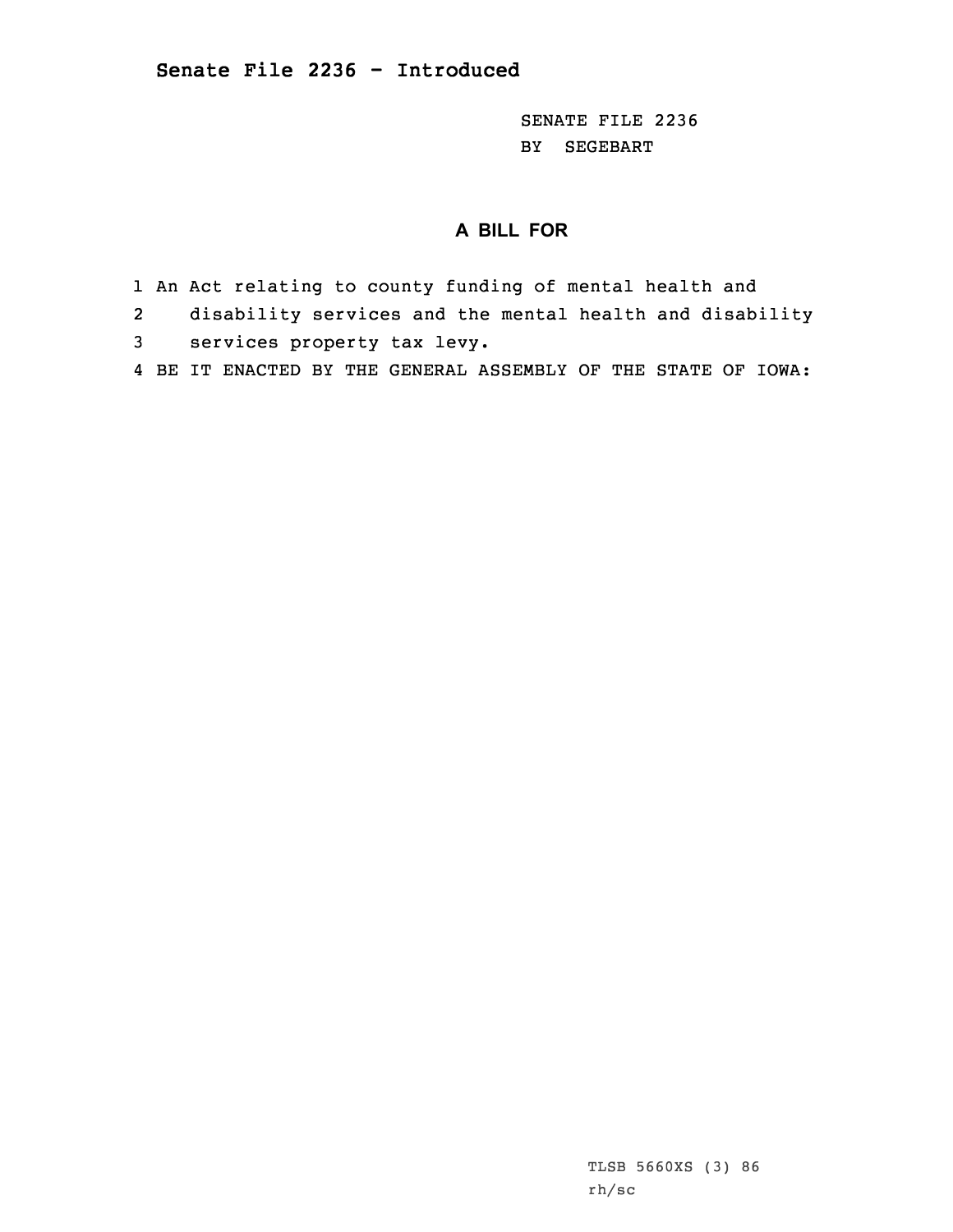1 Section 1. Section 222.73, subsection 2, paragraph b, Code 2 2016, is amended to read as follows:

 *b.* The per diem costs billed to each mental health and disability services region shall not exceed the per diem costs billed to the county in the fiscal year beginning July 1, 1996. However, the per diem costs billed to <sup>a</sup> county may be adjusted for <sup>a</sup> fiscal year to reflect increased costs to the extent of the percentage increase in the statewide per capita expenditure target amount, if any per capita growth amount is authorized by the general assembly for that fiscal year in accordance with 11 section <del>[331.424A](https://www.legis.iowa.gov/docs/code/2016/331.424A.pdf)</del> 426B.3.

12 Sec. 2. Section 331.424A, subsections 6 and 8, Code 2016, 13 are amended to read as follows:

14 6. For each fiscal year, the county shall certify <sup>a</sup> levy 15 for payment of services. For each fiscal year, county revenues 16 from taxes imposed by the county credited to the services fund 17 shall not exceed an amount equal to the amount of base year 18 expenditures for mental health and disability services. A 19 levy certified under this [section](https://www.legis.iowa.gov/docs/code/2016/331.424A.pdf) is not subject to the appeal 20 provisions of [section](https://www.legis.iowa.gov/docs/code/2016/331.426.pdf) 331.426 or to any other provision in law 21 authorizing <sup>a</sup> county to exceed, increase, or appeal <sup>a</sup> property 22 tax levy limit.

23 8. Notwithstanding [subsection](https://www.legis.iowa.gov/docs/code/2016/331.424A.pdf) 6, for the fiscal years 24 beginning July 1, 2013, July 1, 2014, July 1, 2015, and July 25  $\frac{1}{2016}$ , For the fiscal year beginning July 1, 2017, and 26 thereafter, county revenues from taxes levied by the county and 27 credited to the county services fund shall not exceed the lower

28 of the following amounts:

<sup>29</sup> *a.* The amount of the county's base year expenditures for 30 mental health and disabilities services.

 *b.* The an amount equal to the product of the statewide per capita expenditure target amount established in section 426B.3 for the fiscal year beginning July 1, 2013, multiplied by the county's general population as determined by the state for the same fiscal year.

-1-

LSB 5660XS (3) 86  $rh/sc$   $1/2$